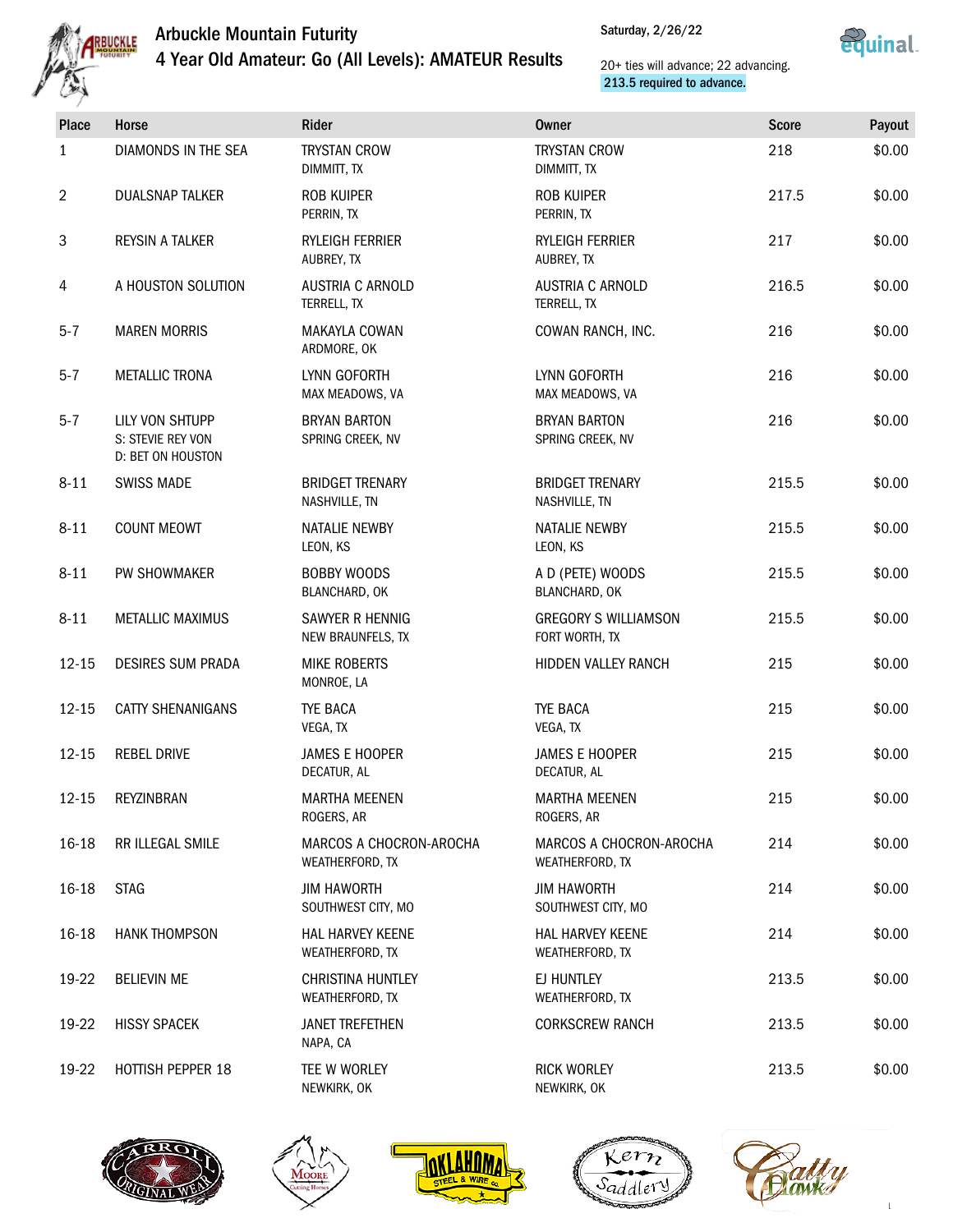



| Place     | Horse                                                                   | Rider                                          | Owner                                     | <b>Score</b> | Payout |
|-----------|-------------------------------------------------------------------------|------------------------------------------------|-------------------------------------------|--------------|--------|
| 19-22     | <b>BILLY THA KID</b>                                                    | <b>CINDY DALLAIRE</b><br>ATASCADERO, CA        | <b>JOHN DALLAIRE</b><br>ATASCADERO, CA    | 213.5        | \$0.00 |
|           |                                                                         | Requires: 213.5 to advance.                    |                                           |              |        |
| 23-28     | <b>MAKE OR BREYK</b>                                                    | <b>REYLY PLENDL</b><br>KINGSLEY, IA            | REGAN & REYLY PLENDL PARTNRSHP            | 213          | \$0.00 |
| 23-28     | <b>REYZIN SMOOTHNESS</b>                                                | <b>CLAIRE DALE</b><br>COLLINS, MS              | <b>CLAIRE DALE</b><br>COLLINS, MS         | 213          | \$0.00 |
| 23-28     | DANCERS DUAL N BOON<br>S: ONCE IN A BLU BOON<br>D: DANCERS FIRST CUTTIN | DANIELLE CARLTON<br>ALEDO, TX                  | DANIELLE CARLTON<br>ALEDO, TX             | 213          | \$0.00 |
| $23 - 28$ | TELES SWEET LIES                                                        | <b>JAMES BUCK</b><br>ROYSE CITY, TX            | <b>JAMES BUCK</b><br>ROYSE CITY, TX       | 213          | \$0.00 |
| 23-28     | <b>CATSA REYREY</b>                                                     | MICHAEL B TOWNSEND<br>EDMOND, OK               | <b>LAKESIDE RANCH</b>                     | 213          | \$0.00 |
| $23 - 28$ | SPIRITUAL GANGSTER                                                      | <b>WILL J BUSHAW</b><br>WEATHERFORD, TX        | <b>CROWN RANCH LP</b>                     | 213          | \$0.00 |
| 29-31     | REBEL WITHOUT A CAUS                                                    | <b>GERMAN E LUGO</b><br><b>GAINESVILLE, TX</b> | <b>GERMAN E LUGO</b><br>GAINESVILLE, TX   | 212.5        | \$0.00 |
| 29-31     | <b>DMAC RAVEN</b>                                                       | <b>ALYSSA TURNER</b><br>MINERAL WELLS, TX      | <b>ALYSSA TURNER</b><br>MINERAL WELLS, TX | 212.5        | \$0.00 |
| 29-31     | <b>OAKLIE</b><br>S: CATTY HAWK<br>D:                                    | MAKENZIE COWAN<br>ARDMORE, OK                  | COWAN RANCH, INC.                         | 212.5        | \$0.00 |
| 32-34     | ONE LAST CD                                                             | ZACHARY BAHM<br>STILLWATER, OK                 | <b>ROBERT BAHM</b><br>BURLINGTON, ND      | 212          | \$0.00 |
| 32-34     | SNAKE PLISSKEN                                                          | <b>BLAKE PERRY</b><br>FOSTER, OK               | TERRY RIDDLE INC                          | 212          | \$0.00 |
| 32-34     | DONT STOPP THE REYN                                                     | <b>REGAN PLENDL</b><br>KINGSLEY, IA            | REGAN & REYLY PLENDL PARTNRSHP            | 212          | \$0.00 |
| 35        | <b>STAPLETON</b>                                                        | ANN RITCHIE LOGAN<br>WICHITA, KS               | ANN RITCHIE LOGAN<br>WICHITA, KS          | 211.5        | \$0.00 |
| 36-39     | SHEZ CHOOSY                                                             | MICHAEL KEMNA<br>VALLEY VIEW, TX               | MICHAEL KEMNA<br>VALLEY VIEW, TX          | 211          | \$0.00 |
| 36-39     | <b>BOONTOWN DANCER</b>                                                  | <b>REAGAN GLENN</b><br>PASO ROBLES, CA         | <b>REAGAN GLENN</b><br>PASO ROBLES, CA    | 211          | \$0.00 |
| 36-39     | HOTT N LOW                                                              | <b>JACOB TAUREL</b><br>WHITESBORO, TX          | <b>JACOB TAUREL</b><br>WHITESBORO, TX     | 211          | \$0.00 |
| 36-39     | <b>BABY SPYCE</b>                                                       | <b>EMILEE RADFORD</b><br>VALLEY VIEW, TX       | RADFORD QUARTER HORSES LLC                | 211          | \$0.00 |
| 40-44     | LETS BE REYZINABLE                                                      | <b>MARGOT HAZELL</b><br>WEATHERFORD, TX        | MARGOT HAZELL INC                         | 210          | \$0.00 |
| 40-44     | <b>METALLIC MOANA</b>                                                   | ANN HEIMBACH<br>DULUTH, MN                     | ANN HEIMBACH<br>DULUTH, MN                | 210          | \$0.00 |
|           |                                                                         |                                                |                                           |              |        |









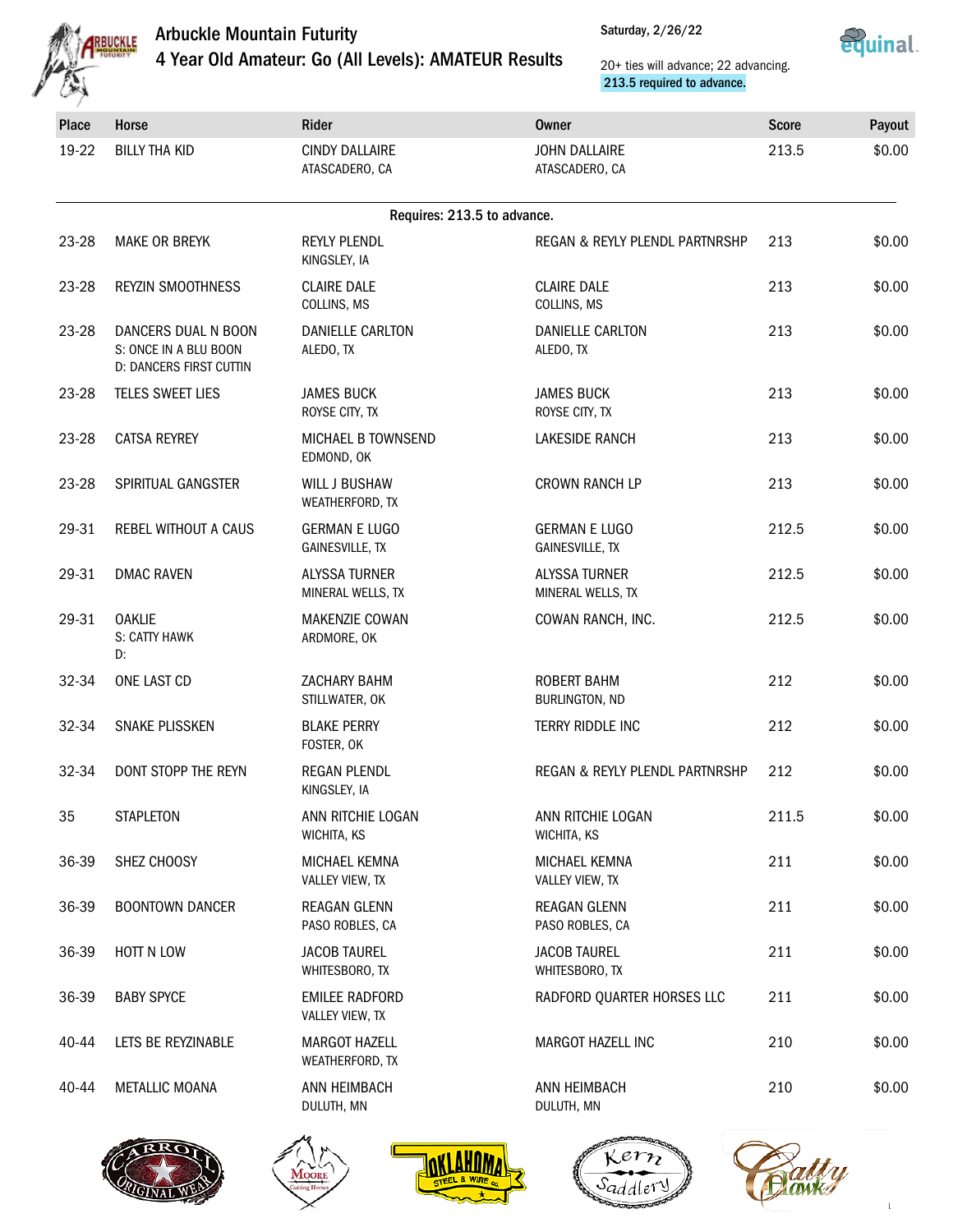



| Place | Horse                                        | Rider                                          | Owner                                             | <b>Score</b> | Payout |
|-------|----------------------------------------------|------------------------------------------------|---------------------------------------------------|--------------|--------|
| 40-44 | <b>ROSIES SMART REY</b>                      | <b>DENISE BENDELE</b><br>SAN ANTONIO, TX       | <b>PATRICK BENDELE</b><br>SAN ANTONIO, TX         | 210          | \$0.00 |
| 40-44 | REYZIN A WINNER                              | <b>HARRISON PERRIN</b><br><b>BRENHAM, TX</b>   | <b>HARRISON PERRIN</b><br><b>BRENHAM, TX</b>      | 210          | \$0.00 |
| 40-44 | CD CHROMED OUT CATTY                         | <b>MARY JO LEHMANN</b><br>MENOMONIE, WI        | <b>MICHAEL LEHMANN</b><br>MENOMONIE, WI           | 210          | \$0.00 |
| 45-48 | METALLIC LOCKET                              | STEPHANIE L SHEEN<br>BANGS, TX                 | <b>DAVE SHEEN</b><br><b>BANGS, TX</b>             | 209          | \$0.00 |
| 45-48 | <b>SUMMA REYN</b>                            | MINDY COSTELLO<br>KAUFMAN, TX                  | MINDY COSTELLO<br>KAUFMAN, TX                     | 209          | \$0.00 |
| 45-48 | TOO HOT TO HANDEL                            | <b>RONNIE J HARRISON</b><br>LOUISVILLE, KY     | RONNIE J HARRISON<br>LOUISVILLE, KY               | 209          | \$0.00 |
| 45-48 | PLAYIN A REBEL                               | <b>JAMES E HOOPER</b><br>DECATUR, AL           | <b>JAMES E HOOPER</b><br>DECATUR. AL              | 209          | \$0.00 |
| 49-50 | <b>CAT SPRING</b>                            | <b>DOUG IRVIN</b><br>HOLLIDAYSBURG, PA         | DOUG & WENDY IRVIN PARTNERSHIP                    | 208          | \$0.00 |
| 49-50 | <b>HALE YEAH</b>                             | <b>GREGORY S WILLIAMSON</b><br>FORT WORTH, TX  | <b>GREGORY S WILLIAMSON</b><br>FORT WORTH, TX     | 208          | \$0.00 |
| 51    | <b>SMASHINGLY TWISTED</b>                    | <b>KEVIN MURRAY</b><br>GARDNER, KS             | <b>KAREN MURRAY</b><br><b>OVERLAND PARK, KS</b>   | 206          | \$0.00 |
| 52    | STYLISH SPOTS CAT                            | <b>COLETA ROSSON</b><br>NOVICE, TX             | <b>GULLY ENTERPRISES INC</b>                      | 204          | \$0.00 |
| 53-54 | STEVIES CURLY KITTY                          | <b>TERRY D RANDALL</b><br>SCOTTSDALE, AZ       | <b>TERRY D RANDALL</b><br>SCOTTSDALE, AZ          | 203          | \$0.00 |
| 53-54 | SMOOTH AS ANDY                               | SHELLIE WALLACE<br><b>GAINESVILLE, TX</b>      | DAVE WALLACE<br><b>GAINESVILLE, TX</b>            | 203          | \$0.00 |
| 55    | <b>MOMISH</b><br>S: HOTTISH<br>D: CAT MOM DO | JULIE KAZARIAN<br>ROLLING HILLS ESTATES, CA    | <b>KRIS KAZARIAN</b><br>ROLLING HILLS ESTATES, CA | 202          | \$0.00 |
| 56    | <b>BAYOU RENEGADE</b>                        | <b>TIFFANY MANION</b><br>CODY, WY              | JJ MANION<br>CODY, WY                             | 193          | \$0.00 |
| 57-62 | <b>REYN DANCE MAGGIE</b>                     | <b>MARY CROW</b><br>DIMMITT, TX                | <b>TRYSTAN CROW</b><br>DIMMITT, TX                | 180          | \$0.00 |
| 57-62 | LEGENDARY REYN                               | SARA ANN SELBY<br><b>GAINESVILLE, TX</b>       | SARA ANN SELBY<br><b>GAINESVILLE, TX</b>          | 180          | \$0.00 |
| 57-62 | CATTYPILLAR                                  | SUSAN WELCH-MCCULLOCH<br>WEATHERFORD, TX       | SUSAN WELCH-MCCULLOCH<br>WEATHERFORD, TX          | 180          | \$0.00 |
| 57-62 | STYLISH PLAY                                 | <b>CRISTY ERICKSON</b><br>DRIPPING SPRINGS, TX | SWEET BLESSINGS RANCH, LLC                        | 180          | \$0.00 |
| 57-62 | PLAYN CAT N MOUSE RG                         | <b>GLEN MATLOCK</b><br>RICHLAND, GA            | <b>GLEN MATLOCK</b><br>RICHLAND, GA               | 180          | \$0.00 |
| 57-62 | FORTY ONE                                    | WILL J BUSHAW<br>WEATHERFORD, TX               | CROWN RANCH LP                                    | 180          | \$0.00 |









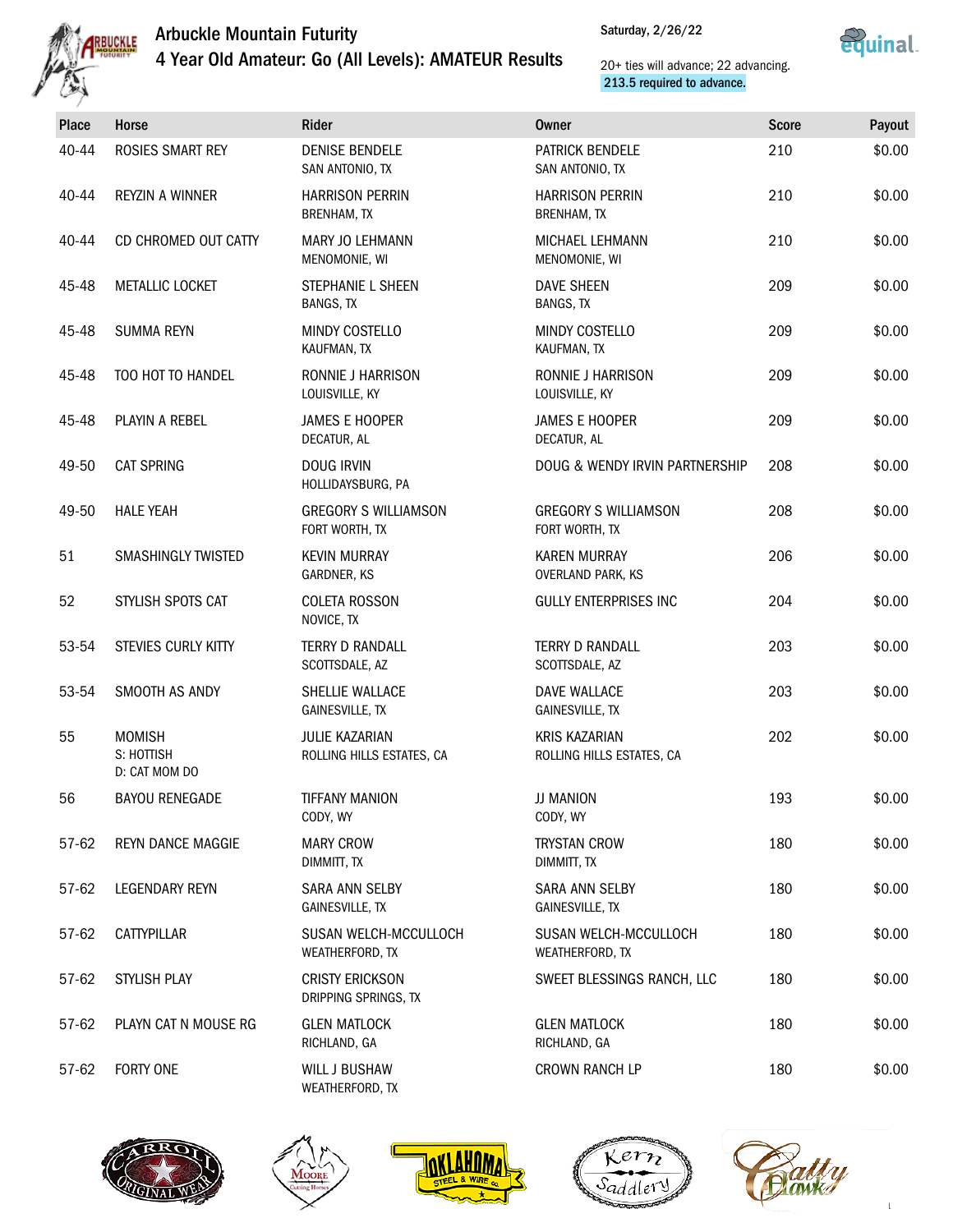



| Place | Horse                                                              | Rider                                         | <b>Owner</b>                                  | <b>Score</b>        | Payout |
|-------|--------------------------------------------------------------------|-----------------------------------------------|-----------------------------------------------|---------------------|--------|
| 63    | <b>METTALIC DUECE</b>                                              | THOMAS E HEROLD<br>WEST POINT, IA             | <b>DEBORAH S HEROLD</b><br>WEST POINT, IA     | 124                 | \$0.00 |
| 64-81 | <b>BAMA HAIDOUT</b>                                                | <b>DENNIS LEVERING</b><br>COTTONTOWN, TN      | <b>DENNIS LEVERING</b><br>COTTONTOWN, TN      | $\mathbf 0$         | \$0.00 |
| 64-81 | COCO KIT KAT                                                       | JANE MATTHEWS MANCUSO<br>PLANTERSVILLE, TX    | JANE MATTHEWS MANCUSO<br>PLANTERSVILLE, TX    | 0                   | \$0.00 |
| 64-81 | TEQUILA LITTLE TIME                                                | <b>DEBORAH S HEROLD</b><br>WEST POINT, IA     | THOMAS E HEROLD<br>WEST POINT, IA             | 0                   | \$0.00 |
| 64-81 | <b>GRIN N BEAR IT</b><br>S: DUAL SMART REY<br>D: JRS MIDNITE PEPPY | KIM MICHELLE DAVIS<br>WEATHERFORD, TX         | <b>WHIT AARON DAVIS</b><br>MILLSAP, TX        | 0                   | \$0.00 |
| 64-81 | SMOOTH TALKIN PLAYER                                               | <b>CARROLL M YOUNG</b><br>DENNIS, TX          | CARROLLS CUTTING LLC                          | $\boldsymbol{0}$    | \$0.00 |
| 64-81 | <b>TATEISH</b>                                                     | <b>KIM CLARK</b><br>ABILENE, TX               | <b>KIM CLARK</b><br>ABILENE, TX               | 0                   | \$0.00 |
| 64-81 | <b>CATTEN AROUND</b>                                               | <b>BRIDGET TRENARY</b><br>NASHVILLE, TN       | <b>BRIDGET TRENARY</b><br>NASHVILLE, TN       | 0                   | \$0.00 |
| 64-81 | CINCO DE METALLICA                                                 | <b>GREGORY S WILLIAMSON</b><br>FORT WORTH, TX | <b>GREGORY S WILLIAMSON</b><br>FORT WORTH, TX | $\mathbf 0$         | \$0.00 |
| 64-81 | SPOTIFYED                                                          | <b>GARY A BARKER</b><br>MADILL, OK            | <b>BARKER RANCH CH LLC</b><br>MADILL, OK      | 0                   | \$0.00 |
| 64-81 | <b>MARSH METAL</b>                                                 | <b>DELANEY KING</b><br><b>GAINESVILLE, TX</b> | <b>DELANEY KING</b><br>GAINESVILLE, TX        | $\boldsymbol{0}$    | \$0.00 |
| 64-81 | <b>SIESTAS</b>                                                     | LANGSTON PATTILLO<br>ST ELMO, IL              | PATTILLO CUTTING HORSES LLC                   | $\mathbf 0$         | \$0.00 |
| 64-81 | SDP BAD HOMBRE<br>S: SANNMAN<br>D: SDP HY JANE                     | JAMES LEE GANDY<br>FRISCO, TX                 | JAMES LEE GANDY<br>FRISCO, TX                 | 0                   | \$0.00 |
| 64-81 | <b>AWESOMES KITTY</b>                                              | <b>MARGOT HAZELL</b><br>WEATHERFORD, TX       | <b>MARGOT HAZELL INC</b>                      | 0                   | \$0.00 |
| 64-81 | ROAN WHITE AND BALOO<br>S: CAT BELUE<br>D: IMIRAGE                 | <b>MARGOT HAZELL</b><br>WEATHERFORD, TX       | MARGOT HAZELL INC                             | 0                   | \$0.00 |
| 64-81 | NOT FOR GRANITE                                                    | AUSTRIA C ARNOLD<br>TERRELL, TX               | <b>KENTON H ARNOLD</b><br>TERRELL, TX         | 0                   | \$0.00 |
| 64-81 | PRETTIEST PENNY<br>S: DUAL REY<br>D: PEPTOS STYLISH                | ELIZABETH PARA<br>OTHELLO, WA                 | ELIZABETH PARA<br>OTHELLO, WA                 | 0                   | \$0.00 |
| 64-81 | REYZED COUNTRY                                                     | LON GOFF<br>SPRINGFIELD, MO                   | LON GOFF<br>SPRINGFIELD, MO                   | 0                   | \$0.00 |
| 64-81 | LIZZY CAT                                                          | <b>TOM WILLIAMS</b><br>HALEYVILLE, AL         | <b>TOM WILLIAMS</b><br>HALEYVILLE, AL         | 0                   | \$0.00 |
|       |                                                                    |                                               |                                               | <b>Total Payout</b> | \$0.00 |









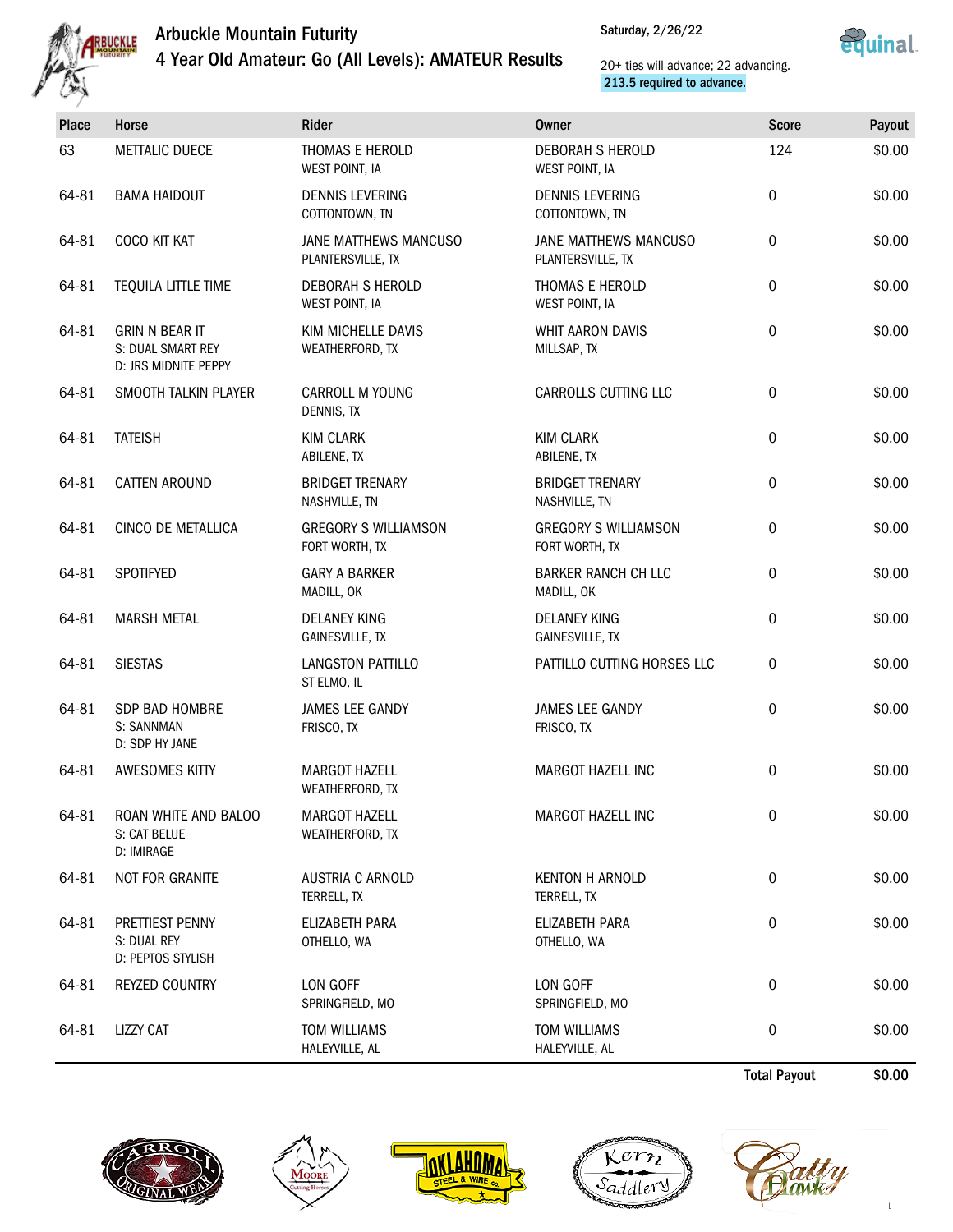

Saturday, 2/26/22



| Place     | Horse                                                            | Rider                                   | <b>Owner</b>                                  | <b>Score</b> | Payout |
|-----------|------------------------------------------------------------------|-----------------------------------------|-----------------------------------------------|--------------|--------|
| 1         | <b>REYSIN A TALKER</b>                                           | RYLEIGH FERRIER<br>AUBREY, TX           | <b>RYLEIGH FERRIER</b><br>AUBREY, TX          | 220          | \$0.00 |
| $2 - 4$   | <b>SUMMA REYN</b>                                                | MINDY COSTELLO<br>KAUFMAN, TX           | MINDY COSTELLO<br>KAUFMAN, TX                 | 216          | \$0.00 |
| $2 - 4$   | TRAILER PARK GIRL                                                | <b>BLAKE PERRY</b><br>FOSTER, OK        | <b>BLAKE PERRY</b><br>FOSTER, OK              | 216          | \$0.00 |
| $2 - 4$   | LILY VON SHTUPP<br>S: STEVIE REY VON<br><b>D: BET ON HOUSTON</b> | <b>BRYAN BARTON</b><br>SPRING CREEK, NV | <b>BRYAN BARTON</b><br>SPRING CREEK, NV       | 216          | \$0.00 |
| $5 - 11$  | <b>HOTTISH PEPPER 18</b>                                         | TEE W WORLEY<br>NEWKIRK, OK             | <b>RICK WORLEY</b><br>NEWKIRK, OK             | 215.5        | \$0.00 |
| $5 - 11$  | <b>MISS MARY RAE</b>                                             | <b>SUSAN HANSELMAN</b><br>PIEDMONT, OK  | <b>SUSAN HANSELMAN</b><br>PIEDMONT, OK        | 215.5        | \$0.00 |
| $5 - 11$  | <b>BILLY THA KID</b>                                             | <b>CINDY DALLAIRE</b><br>ATASCADERO, CA | <b>JOHN DALLAIRE</b><br>ATASCADERO, CA        | 215.5        | \$0.00 |
| $5 - 11$  | PW SHOWMAKER                                                     | <b>BOBBY WOODS</b><br>BLANCHARD, OK     | A D (PETE) WOODS<br>BLANCHARD, OK             | 215.5        | \$0.00 |
| $5 - 11$  | <b>METALLIC MAXIMUS</b>                                          | SAWYER R HENNIG<br>NEW BRAUNFELS, TX    | <b>GREGORY S WILLIAMSON</b><br>FORT WORTH, TX | 215.5        | \$0.00 |
| $5 - 11$  | <b>EZ CHECKS</b>                                                 | <b>GRANT MARTIN</b><br>HENSLEY, AR      | <b>GRANT MARTIN</b><br>HENSLEY, AR            | 215.5        | \$0.00 |
| $5 - 11$  | <b>COUNT MEOWT</b>                                               | NATALIE NEWBY<br>LEON, KS               | <b>NATALIE NEWBY</b><br>LEON, KS              | 215.5        | \$0.00 |
| $12 - 14$ | <b>REBEL DRIVE</b>                                               | <b>JAMES E HOOPER</b><br>DECATUR, AL    | <b>JAMES E HOOPER</b><br>DECATUR, AL          | 215          | \$0.00 |
| $12 - 14$ | <b>DESIRES SUM PRADA</b>                                         | <b>MIKE ROBERTS</b><br>MONROE, LA       | HIDDEN VALLEY RANCH                           | 215          | \$0.00 |
| $12 - 14$ | NOT FOR GRANITE                                                  | <b>KENTON H ARNOLD</b><br>TERRELL, TX   | <b>KENTON H ARNOLD</b><br>TERRELL, TX         | 215          | \$0.00 |
| $15 - 17$ | <b>BAYYWATCH</b>                                                 | <b>DAVID TAUREL</b><br>WHITESBORO, TX   | <b>DAVID TAUREL</b><br>WHITESBORO, TX         | 214.5        | \$0.00 |
| $15 - 17$ | METTALIC DUECE                                                   | THOMAS E HEROLD<br>WEST POINT, IA       | <b>DEBORAH S HEROLD</b><br>WEST POINT, IA     | 214.5        | \$0.00 |
| $15 - 17$ | <b>INDY 500</b>                                                  | KATHY A LESSARD<br>ROCHESTER, MN        | KATHY A LESSARD<br>ROCHESTER, MN              | 214.5        | \$0.00 |

| 18-22 | METALLIC TRONA       | LYNN GOFORTH<br>MAX MEADOWS, VA     | LYNN GOFORTH<br>MAX MEADOWS, VA            | 214 | \$0.00 |
|-------|----------------------|-------------------------------------|--------------------------------------------|-----|--------|
| 18-22 | CAT SPRING           | DOUG IRVIN<br>HOLLIDAYSBURG, PA     | DOUG & WENDY IRVIN PARTNERSHIP             | 214 | \$0.00 |
| 18-22 | <b>HANK THOMPSON</b> | HAL HARVEY KEENE<br>WEATHERFORD, TX | <b>HAL HARVEY KEENE</b><br>WEATHERFORD, TX | 214 | \$0.00 |









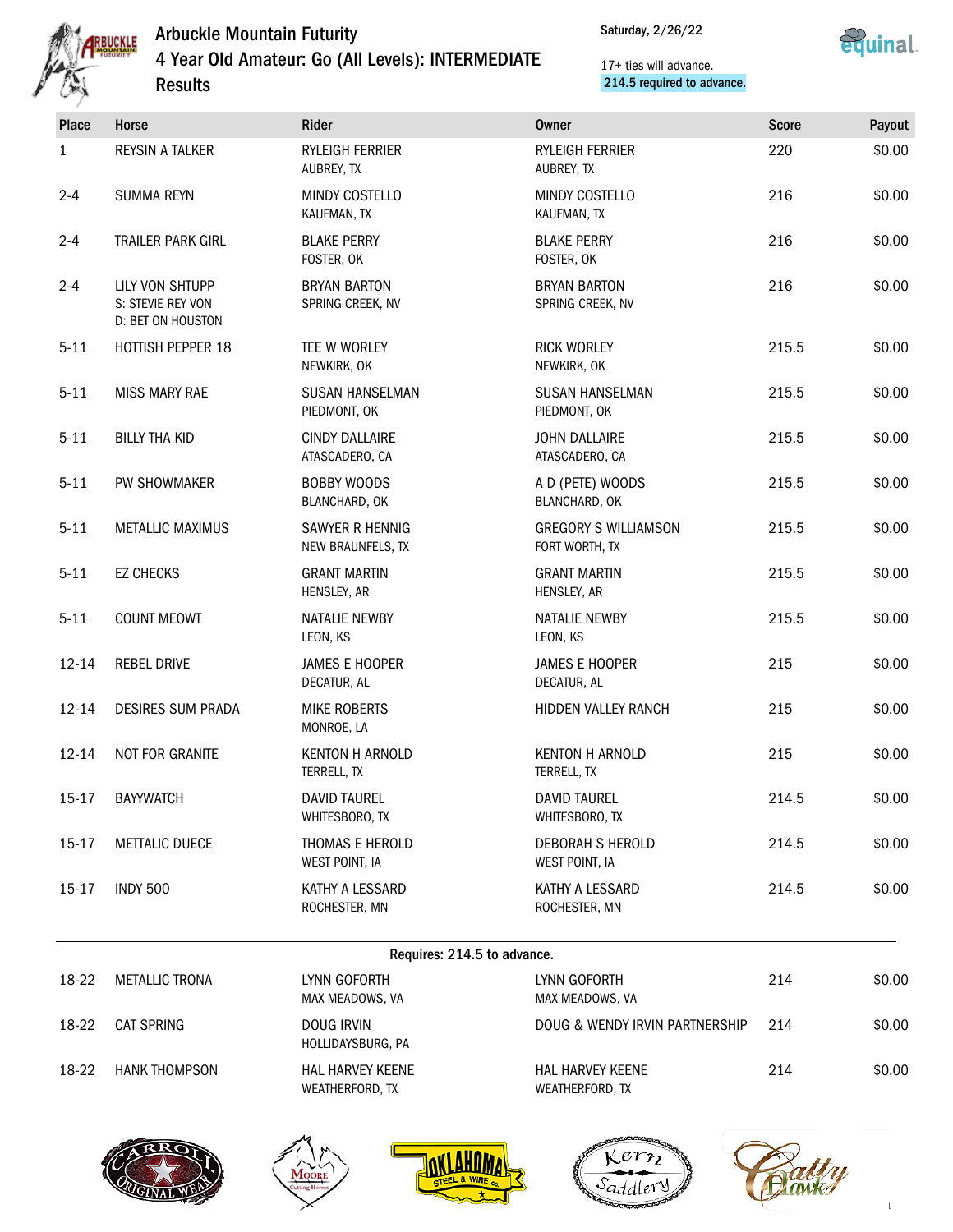

Saturday, 2/26/22



| Place | Horse                                | Rider                                           | <b>Owner</b>                                    | <b>Score</b> | Payout |
|-------|--------------------------------------|-------------------------------------------------|-------------------------------------------------|--------------|--------|
| 18-22 | SWEET AMANDA REY                     | SCOTT JONES<br>MILLSAP, TX                      | <b>SCOTT JONES</b><br>MILLSAP, TX               | 214          | \$0.00 |
| 18-22 | <b>STAG</b>                          | <b>JIM HAWORTH</b><br>SOUTHWEST CITY, MO        | <b>JIM HAWORTH</b><br>SOUTHWEST CITY, MO        | 214          | \$0.00 |
| 23-25 | <b>OAKLIE</b><br>S: CATTY HAWK<br>D: | MAKENZIE COWAN<br>ARDMORE, OK                   | COWAN RANCH, INC.                               | 213.5        | \$0.00 |
| 23-25 | TRU GRIT                             | RONNIE ROBINSON<br>ORLANDO, OK                  | <b>KATE ROBINSON</b><br>ORLANDO, OK             | 213.5        | \$0.00 |
| 23-25 | LEGENDARY REYN                       | <b>SARA ANN SELBY</b><br><b>GAINESVILLE, TX</b> | <b>SARA ANN SELBY</b><br><b>GAINESVILLE, TX</b> | 213.5        | \$0.00 |
| 26-27 | STEVIES CURLY KITTY                  | TERRY D RANDALL<br>SCOTTSDALE, AZ               | <b>TERRY D RANDALL</b><br>SCOTTSDALE, AZ        | 213          | \$0.00 |
| 26-27 | STYLISH PLAY                         | <b>CRISTY ERICKSON</b><br>DRIPPING SPRINGS, TX  | SWEET BLESSINGS RANCH, LLC                      | 213          | \$0.00 |
| 28-29 | METALLIC LOCKET                      | STEPHANIE L SHEEN<br>BANGS, TX                  | <b>DAVE SHEEN</b><br><b>BANGS, TX</b>           | 212          | \$0.00 |
| 28-29 | ONE LAST CD                          | ZACHARY BAHM<br>STILLWATER, OK                  | <b>ROBERT BAHM</b><br>BURLINGTON, ND            | 212          | \$0.00 |
| 30-33 | <b>HISSY SPACEK</b>                  | <b>JANET TREFETHEN</b><br>NAPA, CA              | <b>CORKSCREW RANCH</b>                          | 211          | \$0.00 |
| 30-33 | SHEZ CHOOSY                          | MICHAEL KEMNA<br>VALLEY VIEW, TX                | MICHAEL KEMNA<br>VALLEY VIEW, TX                | 211          | \$0.00 |
| 30-33 | <b>STAPLETON</b>                     | ANN RITCHIE LOGAN<br>WICHITA, KS                | ANN RITCHIE LOGAN<br>WICHITA, KS                | 211          | \$0.00 |
| 30-33 | <b>BABY SPYCE</b>                    | <b>EMILEE RADFORD</b><br>VALLEY VIEW, TX        | RADFORD QUARTER HORSES LLC                      | 211          | \$0.00 |
| 34-35 | <b>DIRTY DANCINN</b>                 | <b>DAVID RUSSELL</b><br>EL RENO, OK             | <b>DAVID RUSSELL</b><br>EL RENO, OK             | 210          | \$0.00 |
| 34-35 | REYZINBRAN                           | <b>MARTHA MEENEN</b><br>ROGERS, AR              | <b>MARTHA MEENEN</b><br>ROGERS, AR              | 210          | \$0.00 |
| 36-38 | <b>TATEISH</b>                       | <b>KIM CLARK</b><br>ABILENE, TX                 | <b>KIM CLARK</b><br>ABILENE, TX                 | 209          | \$0.00 |
| 36-38 | PLAYIN A REBEL                       | <b>JAMES E HOOPER</b><br>DECATUR, AL            | <b>JAMES E HOOPER</b><br>DECATUR, AL            | 209          | \$0.00 |
| 36-38 | CATTYPILLAR                          | SUSAN WELCH-MCCULLOCH<br>WEATHERFORD, TX        | SUSAN WELCH-MCCULLOCH<br>WEATHERFORD, TX        | 209          | \$0.00 |
| 39-40 | PLAYN CAT N MOUSE RG                 | <b>GLEN MATLOCK</b><br>RICHLAND, GA             | <b>GLEN MATLOCK</b><br>RICHLAND, GA             | 208          | \$0.00 |
| 39-40 | TOO HOT TO HANDEL                    | RONNIE J HARRISON<br>LOUISVILLE, KY             | RONNIE J HARRISON<br>LOUISVILLE, KY             | 208          | \$0.00 |
| 41    | THIS CATS A LEFTY                    | <b>KRISTIN FUTRAN-JAMES</b><br>FOLSOM, CA       | <b>KRISTIN FUTRAN-JAMES</b><br>FOLSOM, CA       | 207          | \$0.00 |









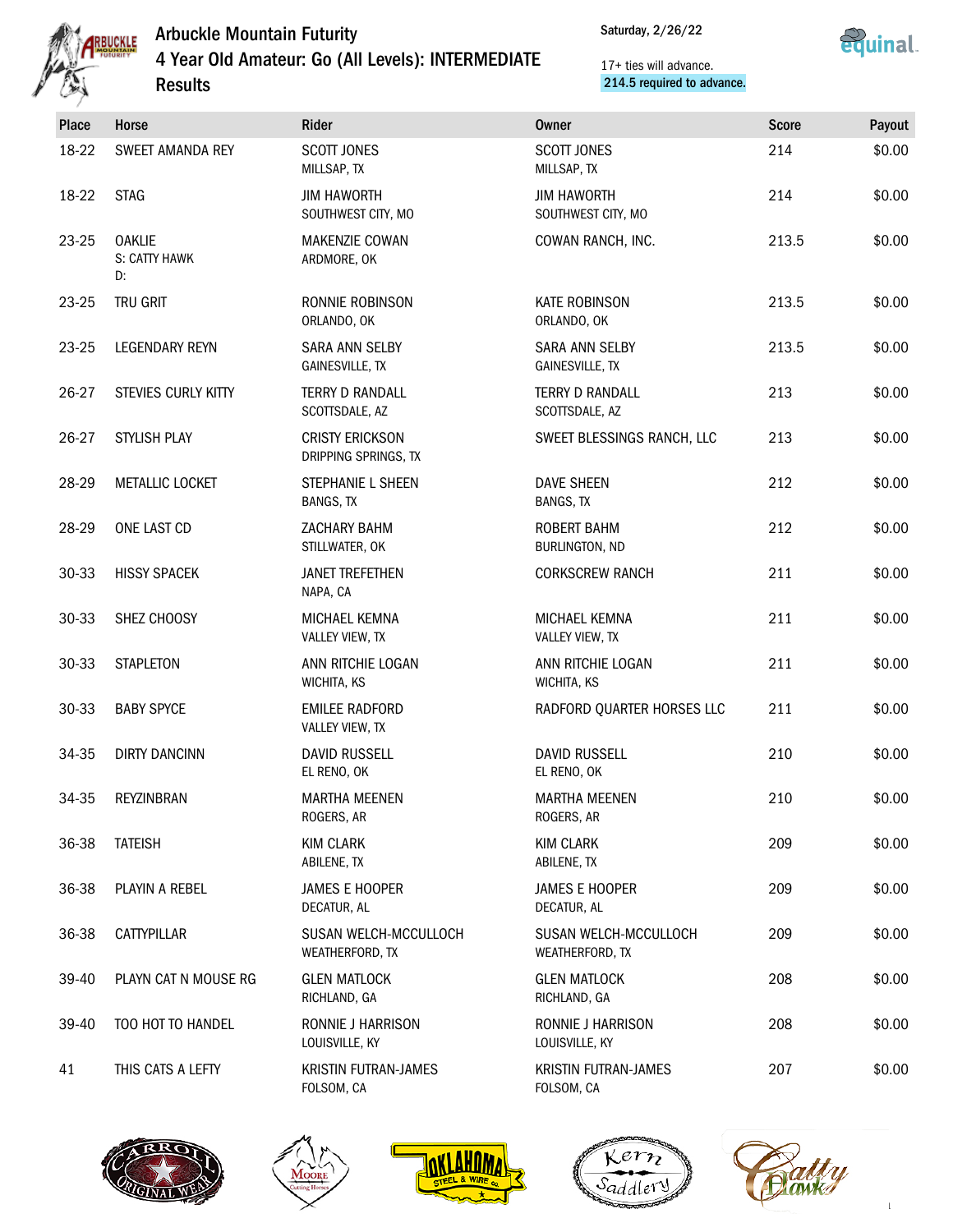

Saturday, 2/26/22



| <b>Place</b> | Horse                                                              | Rider                                         | <b>Owner</b>                                      | <b>Score</b> | Payout |
|--------------|--------------------------------------------------------------------|-----------------------------------------------|---------------------------------------------------|--------------|--------|
| 42           | <b>SMASHINGLY TWISTED</b>                                          | <b>KEVIN MURRAY</b><br>GARDNER, KS            | <b>KAREN MURRAY</b><br>OVERLAND PARK, KS          | 206          | \$0.00 |
| 43           | SMOOTH AS ANDY                                                     | SHELLIE WALLACE<br><b>GAINESVILLE, TX</b>     | DAVE WALLACE<br><b>GAINESVILLE, TX</b>            | 205          | \$0.00 |
| 44-45        | STYLISH SPOTS CAT                                                  | <b>COLETA ROSSON</b><br>NOVICE, TX            | <b>GULLY ENTERPRISES INC</b>                      | 195          | \$0.00 |
| 44-45        | CD CHROMED OUT CATTY                                               | MARY JO LEHMANN<br>MENOMONIE, WI              | MICHAEL LEHMANN<br>MENOMONIE, WI                  | 195          | \$0.00 |
| 46-47        | DIAMONDS IN THE SEA                                                | <b>TRYSTAN CROW</b><br>DIMMITT, TX            | <b>TRYSTAN CROW</b><br>DIMMITT, TX                | 194          | \$0.00 |
| 46-47        | SANNMANNS BONITO 18                                                | <b>CARL HANNA</b><br>WICHITA, KS              | <b>CARL HANNA</b><br>WICHITA, KS                  | 194          | \$0.00 |
| 48           | <b>BAYOU RENEGADE</b>                                              | <b>TIFFANY MANION</b><br>CODY, WY             | JJ MANION<br>CODY, WY                             | 193          | \$0.00 |
| 49-50        | <b>MOMISH</b><br>S: HOTTISH<br>D: CAT MOM DO                       | JULIE KAZARIAN<br>ROLLING HILLS ESTATES, CA   | <b>KRIS KAZARIAN</b><br>ROLLING HILLS ESTATES, CA | 192          | \$0.00 |
| 49-50        | MISS SHORTY LOU                                                    | ANN HEIMBACH<br>DULUTH, MN                    | ANN HEIMBACH<br>DULUTH, MN                        | 192          | \$0.00 |
| 51           | HOW FOREVER FEELZ                                                  | <b>TOMMY J FARRELL</b><br>NEWCASTLE, OK       | <b>TOMMY J FARRELL</b><br>NEWCASTLE, OK           | 191          | \$0.00 |
| 52           | <b>DUALSNAP TALKER</b>                                             | <b>ROB KUIPER</b><br>PERRIN, TX               | <b>ROB KUIPER</b><br>PERRIN, TX                   | 188          | \$0.00 |
| 53-54        | <b>REYZIN SMOOTHNESS</b>                                           | <b>CLAIRE DALE</b><br>COLLINS, MS             | <b>CLAIRE DALE</b><br>COLLINS, MS                 | 180          | \$0.00 |
| 53-54        | <b>METALLIC MOANA</b>                                              | ANN HEIMBACH<br>DULUTH, MN                    | ANN HEIMBACH<br>DULUTH, MN                        | 180          | \$0.00 |
| 55-69        | TWISTED METAL (P)                                                  | <b>MANNY WEBSTER</b><br>STANTON, MO           | <b>JENNY YOUNG</b><br>STANTON, MO                 | 0            | \$0.00 |
| 55-69        | TELES SWEET LIES                                                   | <b>JAMES BUCK</b><br>ROYSE CITY, TX           | <b>JAMES BUCK</b><br>ROYSE CITY, TX               | 0            | \$0.00 |
| 55-69        | COCO KIT KAT                                                       | JANE MATTHEWS MANCUSO<br>PLANTERSVILLE, TX    | JANE MATTHEWS MANCUSO<br>PLANTERSVILLE, TX        | 0            | \$0.00 |
| 55-69        | <b>MARSH METAL</b>                                                 | <b>DELANEY KING</b><br><b>GAINESVILLE, TX</b> | <b>DELANEY KING</b><br><b>GAINESVILLE, TX</b>     | 0            | \$0.00 |
| 55-69        | <b>GRIN N BEAR IT</b><br>S: DUAL SMART REY<br>D: JRS MIDNITE PEPPY | KIM MICHELLE DAVIS<br>WEATHERFORD, TX         | WHIT AARON DAVIS<br>MILLSAP, TX                   | 0            | \$0.00 |
| 55-69        | <b>DMAC RAVEN</b>                                                  | <b>ALYSSA TURNER</b><br>MINERAL WELLS, TX     | <b>ALYSSA TURNER</b><br>MINERAL WELLS, TX         | 0            | \$0.00 |
| 55-69        | <b>KAT CALLS</b>                                                   | SYLVIA FUENTES<br>PLANO, TX                   | SYLVIA FUENTES<br>PLANO, TX                       | 0            | \$0.00 |
| 55-69        | <b>KITTLES</b>                                                     | AARON ROSE RUSSELL<br>EL RENO, OK             | AARON ROSE RUSSELL<br>EL RENO, OK                 | 0            | \$0.00 |
|              |                                                                    |                                               |                                                   |              |        |









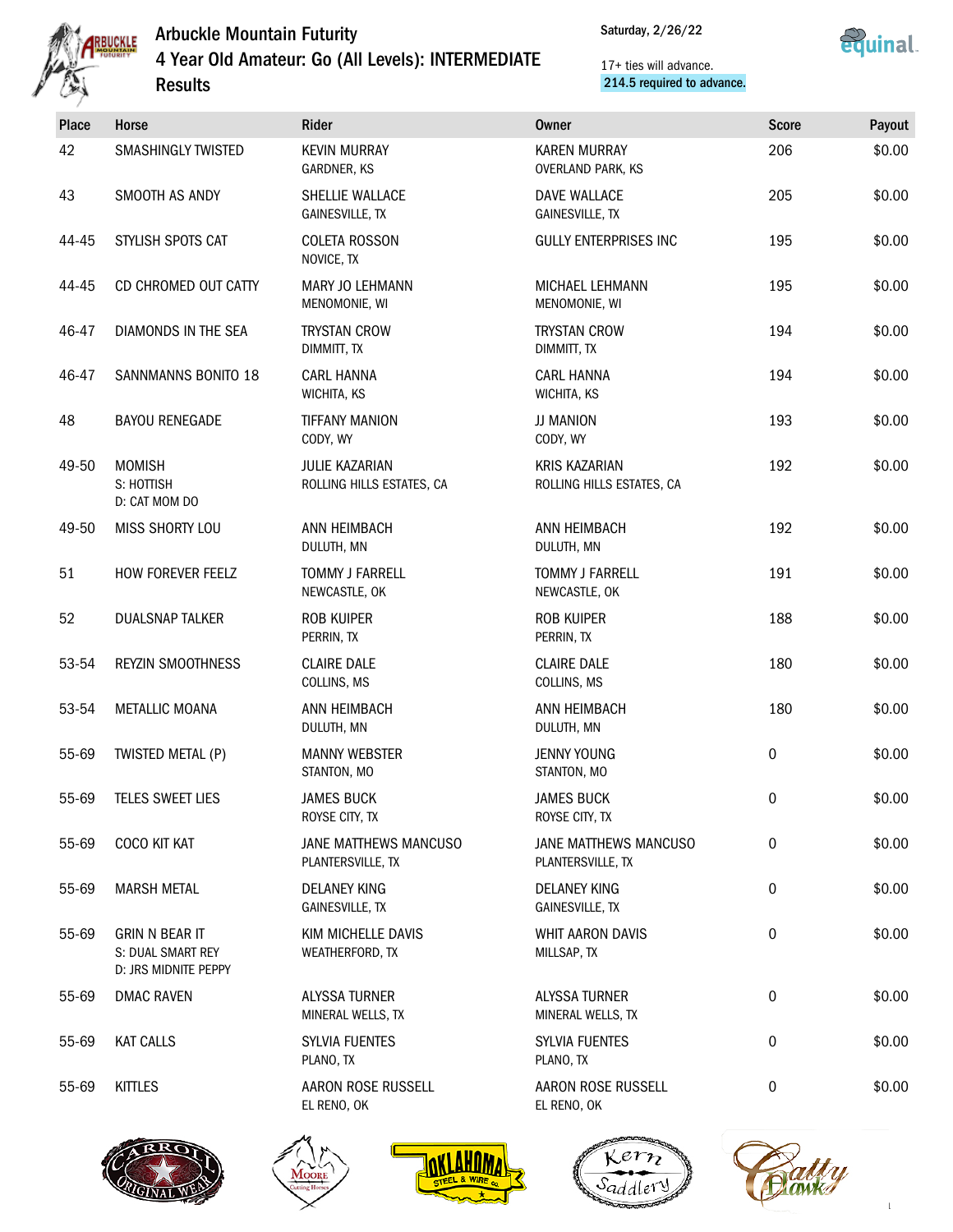

Results

# Arbuckle Mountain Futurity 4 Year Old Amateur: Go (All Levels): INTERMEDIATE

Saturday, 2/26/22



| SPICED PURRFECTION<br>55-69<br>S: SMOOTH AS A CAT<br>D: DMAC SPICY SPOON<br><b>PRETTIEST PENNY</b><br>55-69<br>S: DUAL REY<br><b>D: PEPTOS STYLISH</b><br>55-69<br><b>REYZIN A WINNER</b><br>55-69<br><b>REYZED COUNTRY</b><br>55-69<br><b>REYN DANCE MAGGIE</b><br>55-69<br><b>BAMA HAIDOUT</b><br>55-69<br><b>LAGUNA MADREY</b> |                                          |                                              | <b>Total Payout</b> | \$0.00 |
|-----------------------------------------------------------------------------------------------------------------------------------------------------------------------------------------------------------------------------------------------------------------------------------------------------------------------------------|------------------------------------------|----------------------------------------------|---------------------|--------|
|                                                                                                                                                                                                                                                                                                                                   | <b>DENISE BENDELE</b><br>SAN ANTONIO, TX | <b>DENISE BENDELE</b><br>SAN ANTONIO, TX     | $\mathbf 0$         | \$0.00 |
|                                                                                                                                                                                                                                                                                                                                   | <b>DENNIS LEVERING</b><br>COTTONTOWN, TN | <b>DENNIS LEVERING</b><br>COTTONTOWN, TN     | $\mathbf 0$         | \$0.00 |
|                                                                                                                                                                                                                                                                                                                                   | <b>MARY CROW</b><br>DIMMITT, TX          | <b>TRYSTAN CROW</b><br>DIMMITT, TX           | $\mathbf 0$         | \$0.00 |
|                                                                                                                                                                                                                                                                                                                                   | LON GOFF<br>SPRINGFIELD, MO              | LON GOFF<br>SPRINGFIELD, MO                  | $\mathbf 0$         | \$0.00 |
|                                                                                                                                                                                                                                                                                                                                   | <b>HARRISON PERRIN</b><br>BRENHAM, TX    | <b>HARRISON PERRIN</b><br><b>BRENHAM, TX</b> | $\mathbf 0$         | \$0.00 |
|                                                                                                                                                                                                                                                                                                                                   | ELIZABETH PARA<br>OTHELLO, WA            | ELIZABETH PARA<br>OTHELLO, WA                | $\mathbf 0$         | \$0.00 |
|                                                                                                                                                                                                                                                                                                                                   | <b>CHRIS MARTIN</b><br>PAULS VALLEY, OK  | <b>CHRIS MARTIN</b><br>PAULS VALLEY, OK      | $\mathbf 0$         | \$0.00 |
| <b>Horse</b><br>Place                                                                                                                                                                                                                                                                                                             | <b>Rider</b>                             | Owner                                        | <b>Score</b>        | Payout |









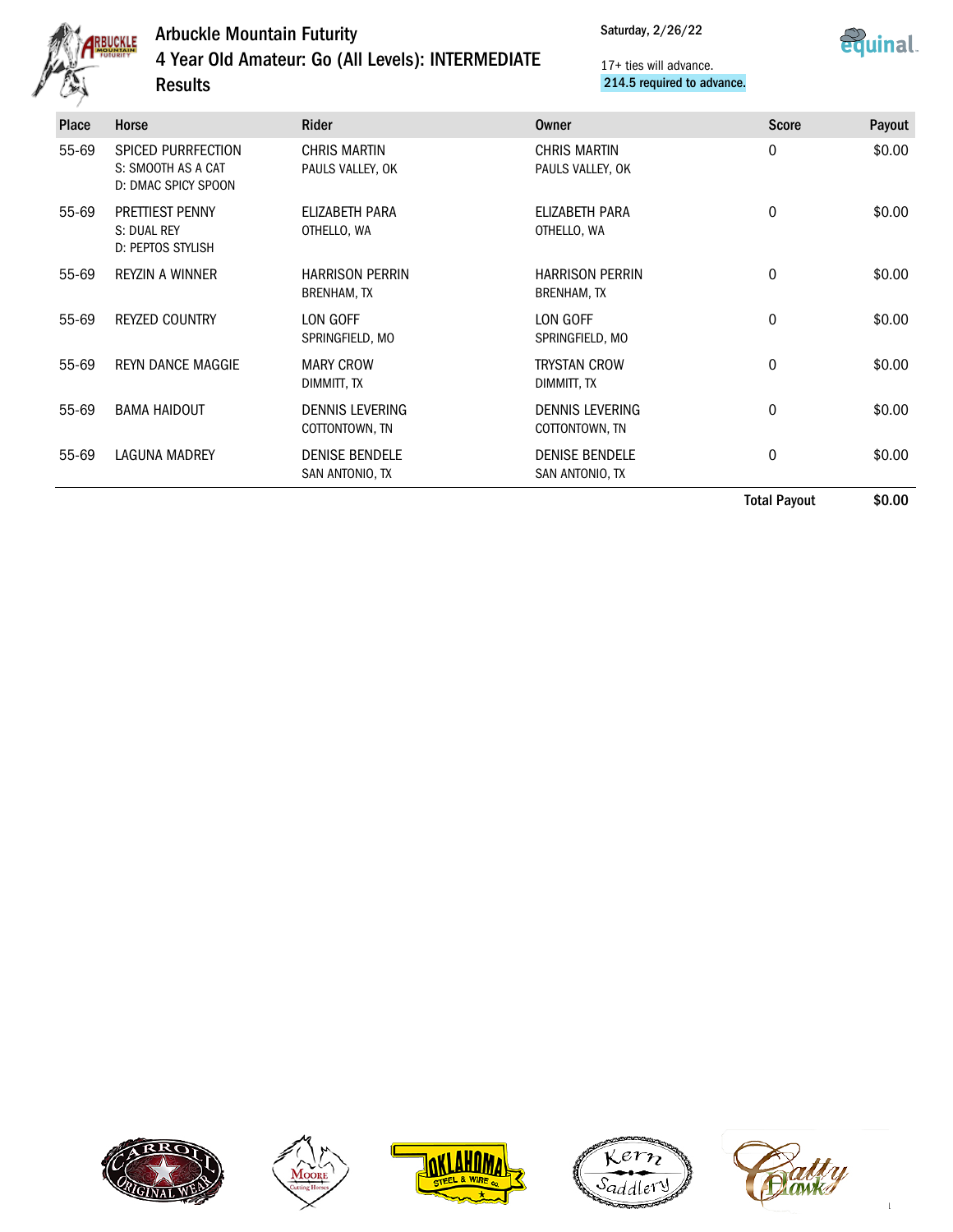

Saturday, 2/26/22 \$1,500.00 added Paying 4 places



| Place            | Horse                                                                          | <b>Rider</b>                                  | Owner                                             | <b>Score</b>     | Payout     |
|------------------|--------------------------------------------------------------------------------|-----------------------------------------------|---------------------------------------------------|------------------|------------|
| $\mathbf{1}$     | DANCERS DUAL N BOON<br>S: ONCE IN A BLU BOON<br><b>D: DANCERS FIRST CUTTIN</b> | <b>DANIELLE CARLTON</b><br>ALEDO, TX          | <b>DANIELLE CARLTON</b><br>ALEDO, TX              | 216              | \$2,481.60 |
| $\overline{2}$   | BILLY THA KID                                                                  | <b>CINDY DALLAIRE</b><br>ATASCADERO, CA       | <b>JOHN DALLAIRE</b><br>ATASCADERO, CA            | 215.5            | \$1,861.20 |
| $\mathbf{3}$     | <b>DESIRES SUM PRADA</b>                                                       | <b>MIKE ROBERTS</b><br>MONROE, LA             | HIDDEN VALLEY RANCH                               | 212              | \$1,240.80 |
| $\overline{4}$   | <b>CP JENNY CAT</b>                                                            | <b>DALE HENRY</b><br>Vernon, BC               | <b>DALE HENRY</b><br>SALLISAW, OK                 | 211              | \$620.40   |
| 5                | <b>INDY 500</b>                                                                | KATHY A LESSARD<br>ROCHESTER, MN              | KATHY A LESSARD<br>ROCHESTER, MN                  | 207              | \$0.00     |
| 6                | TWISTED METAL (P)                                                              | <b>MANNY WEBSTER</b><br>STANTON, MO           | <b>JENNY YOUNG</b><br>STANTON, MO                 | 205              | \$0.00     |
| $\overline{1}$   | <b>CHERRY TWIZZLER</b>                                                         | <b>KEN FARROW</b><br>MULDROW, OK              | <b>KEN FARROW</b><br>MULDROW, OK                  | 203              | \$0.00     |
| $\,8\,$          | DIAMONDS IN THE SEA                                                            | <b>TRYSTAN CROW</b><br>DIMMITT, TX            | <b>TRYSTAN CROW</b><br>DIMMITT, TX                | 194              | \$0.00     |
| $\boldsymbol{9}$ | <b>TEQUILA SHELA</b>                                                           | PENNY WILSON<br>ARDMORE, OK                   | PENNY WILSON<br>ARDMORE, OK                       | 193              | \$0.00     |
| $10 - 11$        | <b>MOMISH</b><br>S: HOTTISH<br>D: CAT MOM DO                                   | JULIE KAZARIAN<br>ROLLING HILLS ESTATES, CA   | <b>KRIS KAZARIAN</b><br>ROLLING HILLS ESTATES, CA | 192              | \$0.00     |
| $10 - 11$        | THIS CATS A LEFTY                                                              | <b>KRISTIN FUTRAN-JAMES</b><br>FOLSOM, CA     | <b>KRISTIN FUTRAN-JAMES</b><br>FOLSOM, CA         | 192              | \$0.00     |
| $12 - 14$        | <b>MARSH METAL</b>                                                             | <b>DELANEY KING</b><br><b>GAINESVILLE, TX</b> | <b>DELANEY KING</b><br>GAINESVILLE, TX            | 180              | \$0.00     |
| $12 - 14$        | ROYAL ZIGGY CAT                                                                | <b>TODD HANNA</b><br>WICHITA, KS              | <b>CARL HANNA</b><br>WICHITA, KS                  | 180              | \$0.00     |
| $12 - 14$        | TRU GRIT                                                                       | RONNIE ROBINSON<br>ORLANDO, OK                | KATE ROBINSON<br>ORLANDO, OK                      | 180              | \$0.00     |
| $15 - 16$        | <b>REYN DANCE MAGGIE</b>                                                       | <b>MARY CROW</b><br>DIMMITT, TX               | <b>TRYSTAN CROW</b><br>DIMMITT, TX                | $\boldsymbol{0}$ | \$0.00     |
| $15 - 16$        | SWEET AMANDA REY                                                               | <b>SCOTT JONES</b><br>MILLSAP, TX             | <b>SCOTT JONES</b><br>MILLSAP, TX                 | $\pmb{0}$        | \$0.00     |

Total Payout \$6,204.00









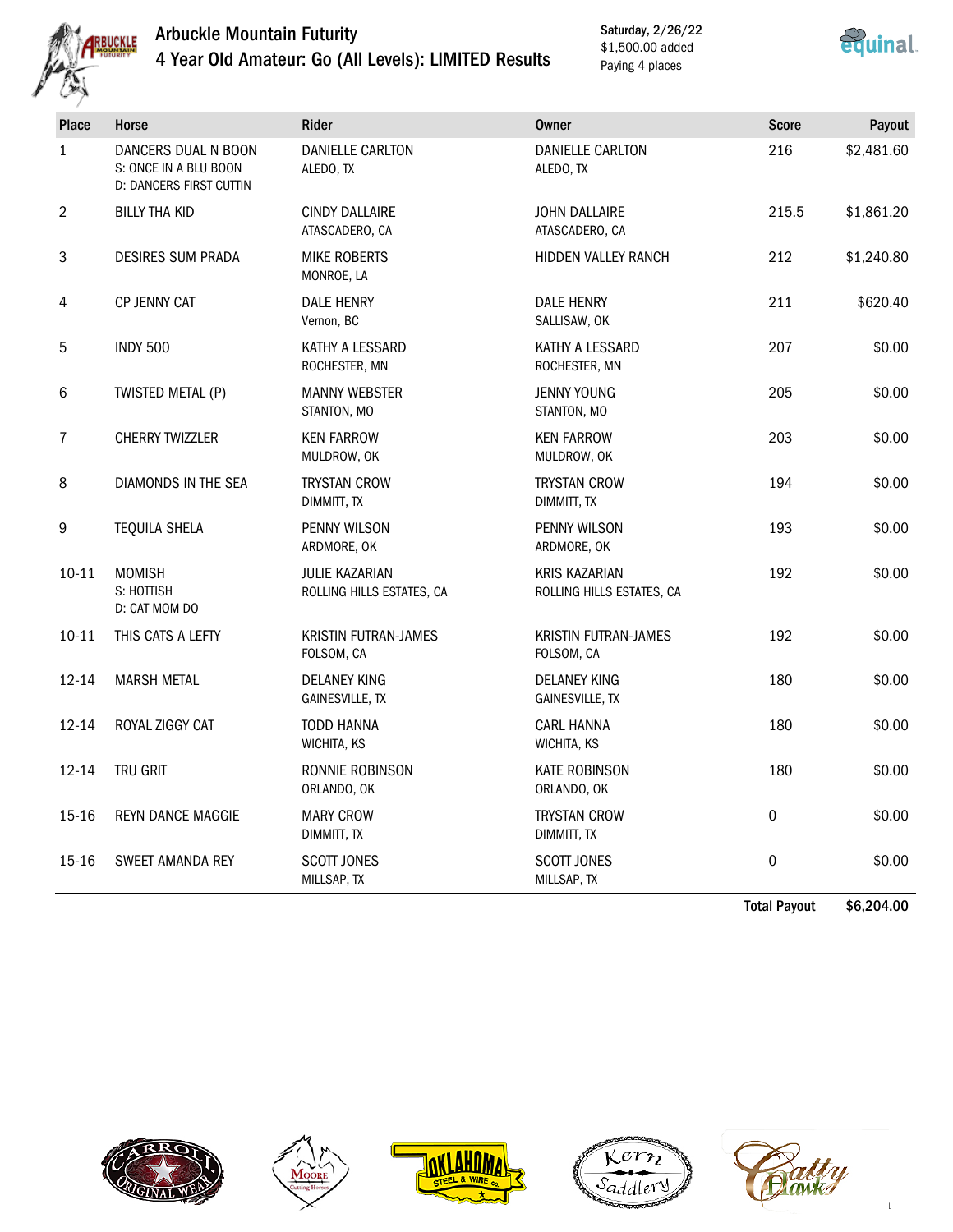



# Arbuckle Mountain Futurity 4 Year Old Amateur: Go (All Levels): Ltd. Senior Results

| <b>Place</b> | Horse             | <b>Rider</b>                       | Owner                              | <b>Score</b> | Payout |
|--------------|-------------------|------------------------------------|------------------------------------|--------------|--------|
|              | THIS CATS A LEFTY | KRISTIN FUTRAN-JAMES<br>FOLSOM, CA | KRISTIN FUTRAN-JAMES<br>FOLSOM, CA | 192          | \$0.00 |

Total Payout \$0.00

<u>equinal</u>